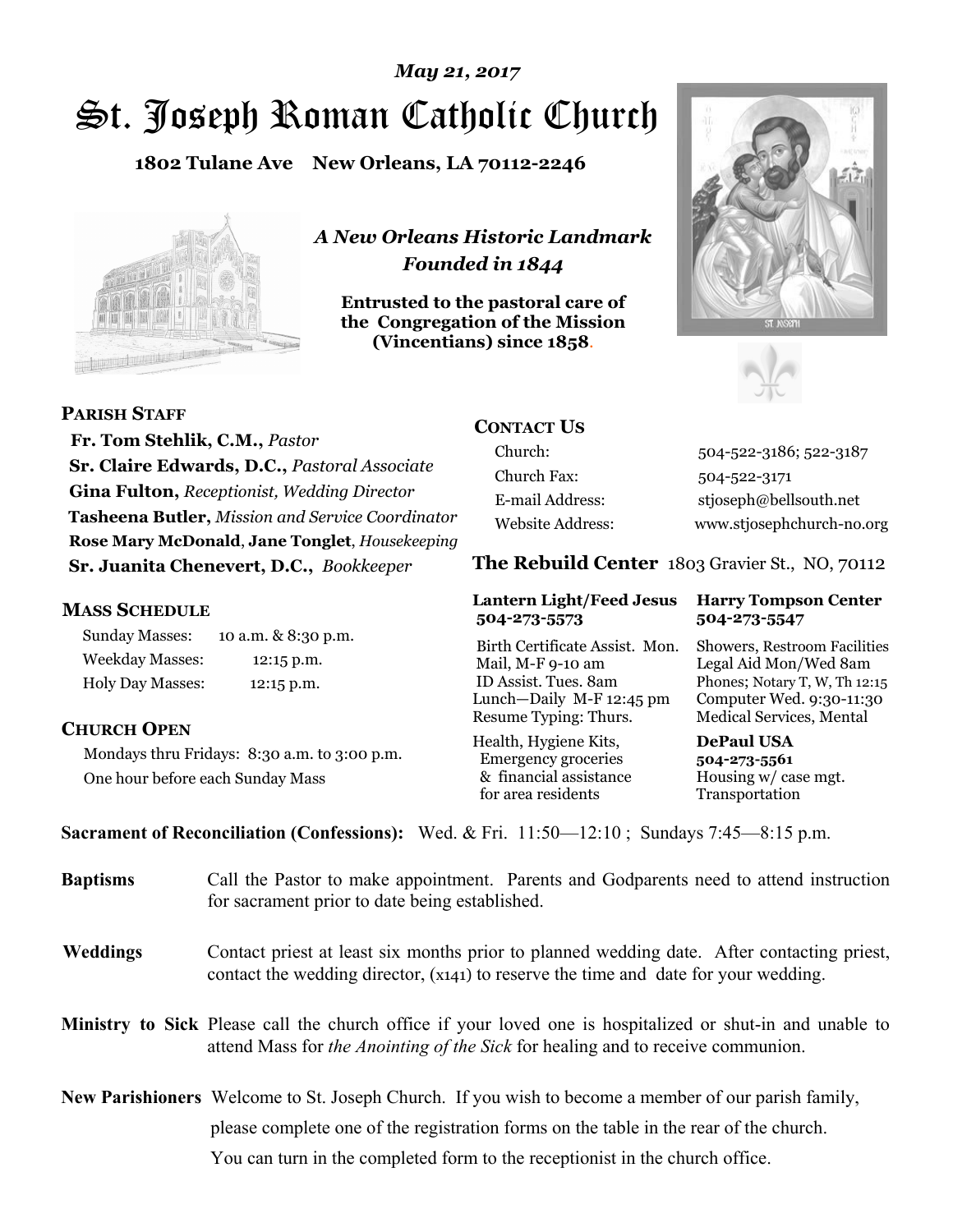### **Sixth Sunday of Easter May 21, 2017**



**10:00 am** Gabe Barkate (+), Fred Feigler (+); Frances Feigler; Anthony D'Alfonso

 **8:30 pm** *St. Joseph Parishioners and Benefactors* [Carmen Rodriguez (+)]

|                                                                           | <b>READINGS FOR THE WEEK</b>                                     |  |
|---------------------------------------------------------------------------|------------------------------------------------------------------|--|
| Monday, May 22, 2017—St. Rita of Cascia                                   | One in Faith $#1020$<br><b>Sunday, May 21</b>                    |  |
| 12:15 p.m. Souls in Purgatory; Austin D'Alfonso<br>Tuesday, May 23, 2017- | Mon.: Acts 16:11-15; Ps 149:1-9; Jn 15:26, 16:4a                 |  |
| $12:15$ p.m. Kimberly                                                     | Tuesday: Acts 16:22-34; Ps 138:1-8; Jn 16:5-11                   |  |
| Wednesday, May 24, 2017-                                                  | Wed: Acts 17:15,22,18:1; Ps 148:; Jn 16:12-15                    |  |
| 12:15 p.m. Collin Ganus                                                   | Thurs.: Acts 18:1-8; Ps 98:1-4; Jn 16:16-20                      |  |
| Thursday, May 25, 2017—40 Days After Resurrection                         | Friday: Acts 18:9-18; Ps 47:2-7; Jn 16:20-23                     |  |
| 12:15 pm Brian D'Alfonso                                                  | Saturday: Acts 18:23-28; Ps 47:2-10; Jn 16:23b-28                |  |
| Friday, May 26, 2017—St. Philip Neri<br>12:15 pm Ester Sherman $(+)$      | Sunday: Acts 1:1-11; Ps 47:2-3, 6-9;<br>Eph 1:17-23; Mt 28:16-20 |  |

**YOUR PRAYERS ARE ASKED FOR THE FOLLOWING PARISHIONERS , WHO ARE IN NEED OF HEALING:** 

Willie Arnaudville, Charlie Bassett, Raymond Berthelot, Anthony Blaise, Clarke Bordelon, Susan Bassett Bowes, Lawrence & Mamie Brown, Cheryl Butler, John Caron, John Gebbia, Sylvia Daily-Powell, Lynda DeMaria, Ben Eble III, Terry Eggleston, Linda Elwood, Heather Faircloth, Winston Falgout, Frances Fiegler, LaDonna Finch, Fr. Lou Franz, CM, Mark Eiserloh, Warren Fraught, Sarah Hollier-Watkins, Shelia Jones, Bennett Joseph , Jr. , Landy Lanza, Allen Maldonado, Sara Marino, Priscilla Martin, Karen McCoy, Mike Mullin, Donna Moore, Regina Pichoff, Mark Raymond, Tina Roderfeld, Pippy Sanders, Mel & Gaspar Schiro, Charlie & Joanne Slocum, Melissa Tanet, Collins, Sr. Malcolm Taylor, Jane Tonglet, Isaac Thomas, George Tripkovich, Marion Vaughn, Juanita Ware, Darrell Walker, Fr. George Weber, CM, Lynn Williams, and Mary Willis, Mike Yazbeck.

### **SANCTUARY CANDLE AND MASS INTENTIONS**

The Sanctuary Candle is burning this week to pray for the eternal rest of **Linda Danese**. If you would like to reserve a date to burn the Candle in memory of someone or for a special intention, please call the church office (522-3186). The Sanctuary Candle offering is \$15 for two weeks. The offering for Mass intentions is \$5.00 per Mass.

**Prayer for Graduates** Before I was formed in the womb, you knew me O God! In my mother's womb, you called me. At birth, your breath filled me and gave me life. God who is always doing something new, I thank you for the gift of study and learning, and the joy of graduation. Thank you for my family, classmates, and faculty. Thank you for the blessing of the many, diverse people who have been a part of this learning experience. Today I give you thanks for who I am and for this time of study and for the many gifts and blessings which I have received and are to come. As I step into the world, and begin the next chapter of life, give me peace of your guiding and abiding presence. Help me to walk in the footsteps of Jesus as a disciple in a world that needs you spirit and goodness. Help me to make learning a way of life as your disciple, and live my life in gratitude to praise you and give you glory. In Jesus' name . Amen.

**Prayer for Health Care Professionals** Lord, let me bring your presence into my practice. I recognize my need for your strength, patience and perseverance today. Help me to see those I care for through your eyes and heart . Help me to be moved with your love and compassion for humanity. May I see your presence in every person I care for. Help me to remember that when I touch and care for my patients, I am caring for and touching you. Thank you for this day and for calling me to be your instrument of healing and for the opportunities I will have today to serve you and those who need your help. Let me see how as I care for and serve others in your name, I am making a difference and leaving a lasting legacy of your love. In Jesus' Name, Amen.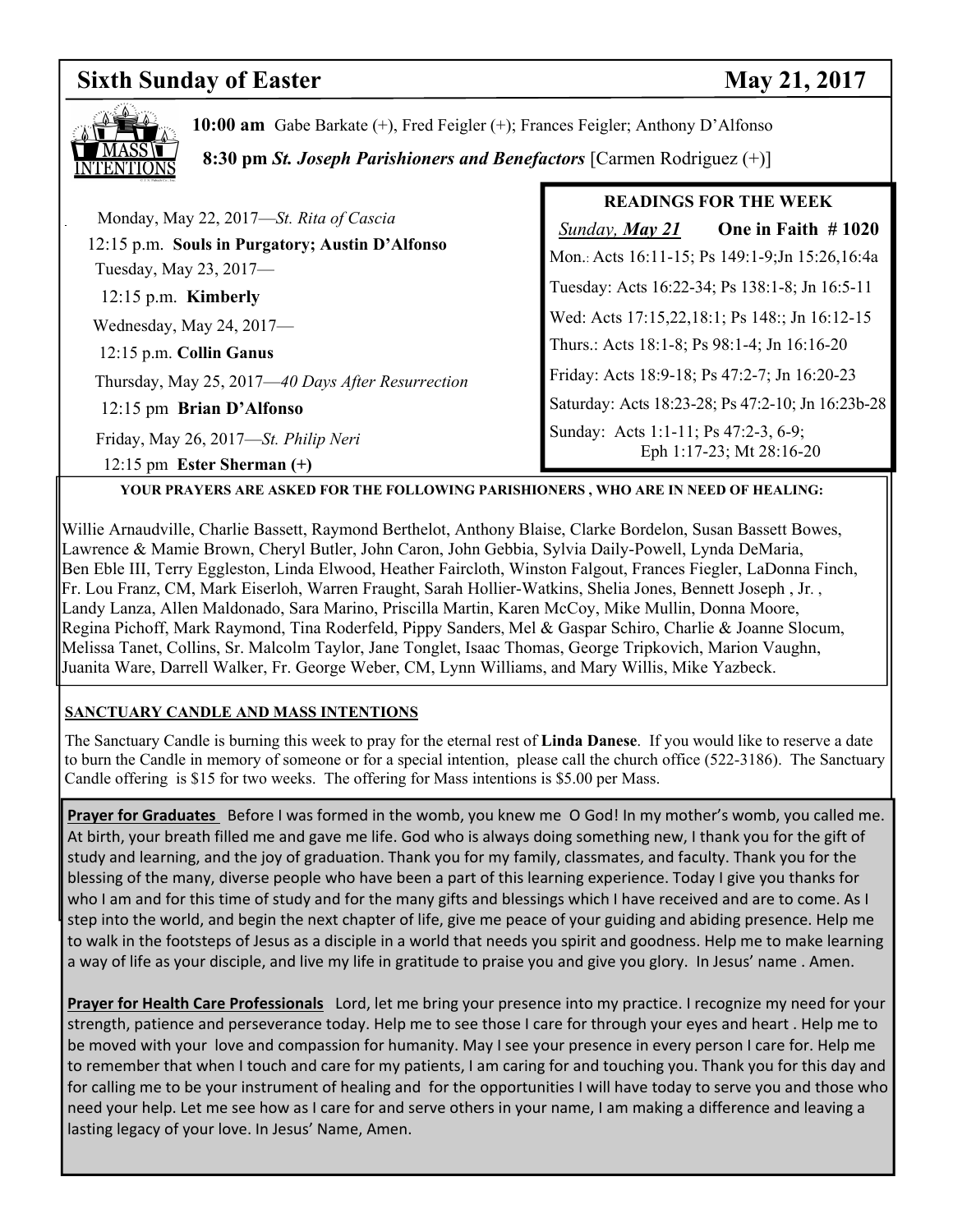**Whoever loves me will keep my word, and my Father will love them and dwell in them. John 14, 23**

*PARISH CALENDAR*  May 21 **Children's Liturgy** (10 am & 8:30 pm Masses) May 22 **St. Joseph Parish Council Meeting** *6:30 pm* May 25 **Thursday** *Parish Community Social* 6:30 pm (see below) **TREASURE & STEWARDSHIP**

 **Sunday, May 14, 2017……......\$3,992.00 National Shrine Collection………..696.00** *Thank you for your generosity* 

**Latin Music Night** Come join the fun as Latin Band *Julio y Cesar and their Latin Band* (April 30 Jazz Fest) come to St. Joseph Church for a night of friends, family, food, music and dancing. No Cover Charge. Some instruction will be given by some of New Orleans most seasoned Latin Dancers.

**Food includes**: Chicken Quesadillas, Sausage on a bun, Pulled Pork Nachos, Home-made desserts, Lemonade, Sangria, Beer, Water. (Prices: Water or Dessert \$1 / Food items \$2 / Sangria or Beer \$3. Fun starts at 6:30 pm till 9:30 pm. Thursday, May 25th. Please sign up at the table in the entrance of the church to help us get a count of how many people to prepare for. Benvenidos! Arriba!!!!!!!



# **Pope Francis'** *May* **Intentions**

That Christians in Africa, in imitation of the Merciful Jesus, may give prophetic witness to reconciliation, justice, and peace.

 An Evening of Latin Music **Featuring: Julio Y Cesar y su Banda** Great music Tasty Food Drinks Friends and Family **Thursday, May 25, 6:30 pm**  To sign up and for more info: *Vestibule* 

# **TODAY'S READINGS**

 **First Reading** — The people of Samaria accepted the word of God preached by Philip; they received the Holy Spirit (Acts 8:5-8, 14-17).

**Psalm** — Let all the earth cry out to God with joy (Ps. 66).

**Second Reading** — Act with gentleness and reverence toward all, so that when you are maligned those who defame you will be the ones put to shame (1 Peter 3:15-18) *.* 

**Gospel** — I will not leave you orphans, but will come to you (John 14:15-21) .

# **PEOPLE OF HOPE**

Throughout this Easter season the readings have drawn us into the experience of the early church. We have tasted the excitement and zeal of the first Christians. Now, with them, we listen to the words of Saint Peter, who reminds us that when people notice that we are people of hope, we should be ready to explain why. This challenges us. Do others even notice that we are people of hope?

In a world often marked by cynicism and hopelessness, do we stand out as people who offer hope and reassurance to others? In today's Gospel Jesus promises that when he leaves the earth he will not leave us orphaned. Today he promises to send his Advocate, the Spirit of truth who will be with us always. Let us acknowledge the presence of the Holy Spirit and ask the Spirit to make us people of hope.

## **CHARTER FOR THE PROTECTION OF CHILDREN AND YOUNG PEOPLE**

In response to the Charter for the Protection of Children and Young People from the United States Conference of Catholic Bishops, the Archdiocese of New Orleans continues to make the Hot Line available for anyone who has been hurt or sexually abused by anyone who works for the Church. The Hot Line continues to be available; the number is (504) 522-5019. In continuing our commitment to support and to heal, we invite and encourage individuals who have been hurt or sexually abused recently or in the past by clergy, religious or other employees of the Archdiocese to call our Hot Line. The Hot Line is available 24 hours a day and your message will be received confidentially by a trained mental health professional. In addition, anyone can make a direct call during regular business hours to the Vic-